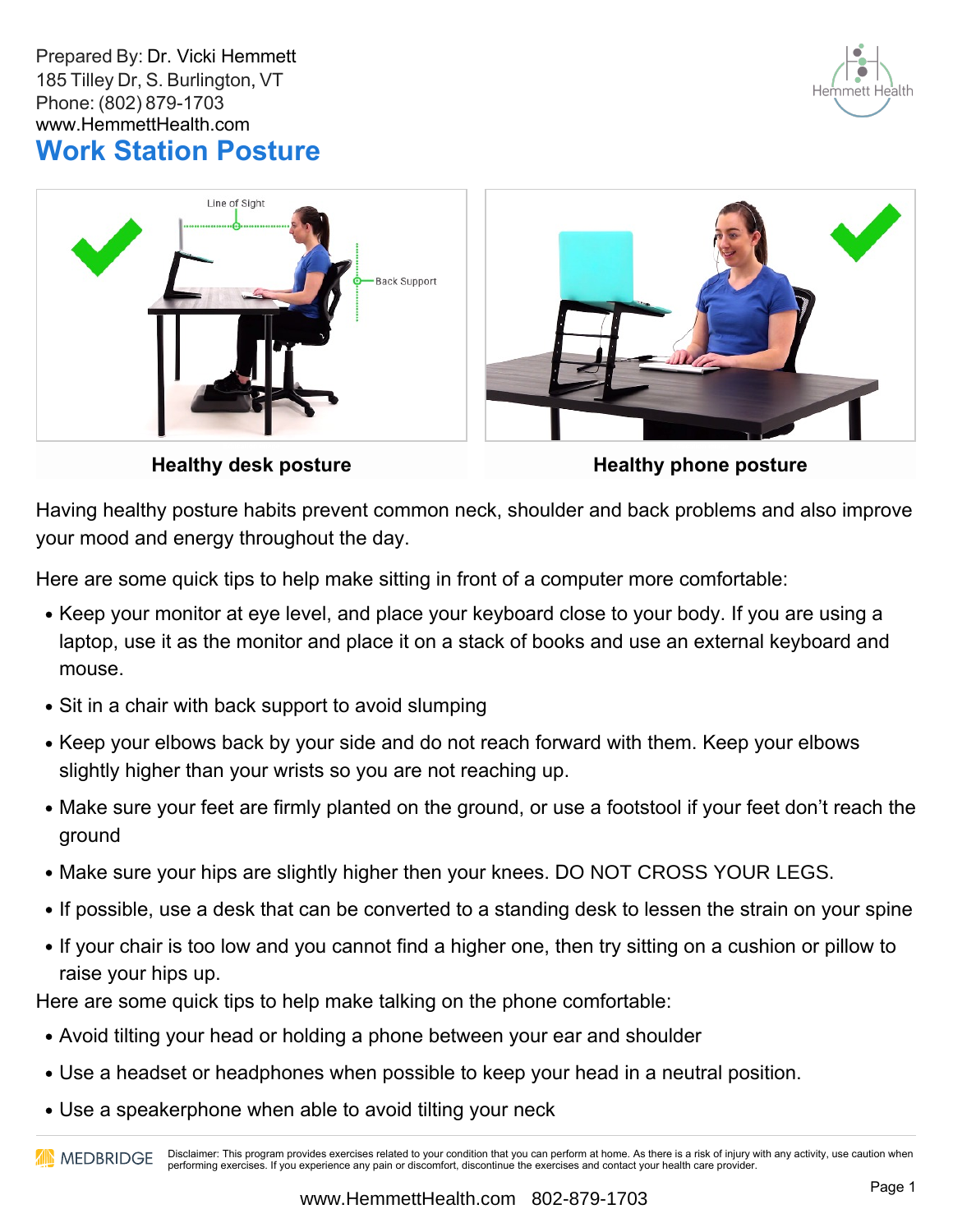Here are some quick tips to improve your posture while texting:

- Try to keep your phone screen at eye level to avoid bending your neck
- Keep your neck relaxed and avoid shrugging your shoulders
- Use your index finger to prevent overuse of your thumb General Tips
- Every 5-10 minutes contract your abdominal and pelvic floor muscles and flatten your back against the chair back. Hold for 5 seconds and release. Do this 3 times.
- Keep your muscles loose by taking standing or walking breaks every 30-45 minutes
- When possible, give your eyes a rest by looking away from your computer every 20 minutes and focusing on a distant object

## **Lifting Techniques**



**Power** Lift



**Diagonal Squat Lift**



MEDBRIDGE Disclaimer: This program provides exercises related to your condition that you can perform at home. As there is a risk of injury with any activity, use caution when performing exercises. If you experience any pain or discomfort, discontinue the exercises and contact your health care provider.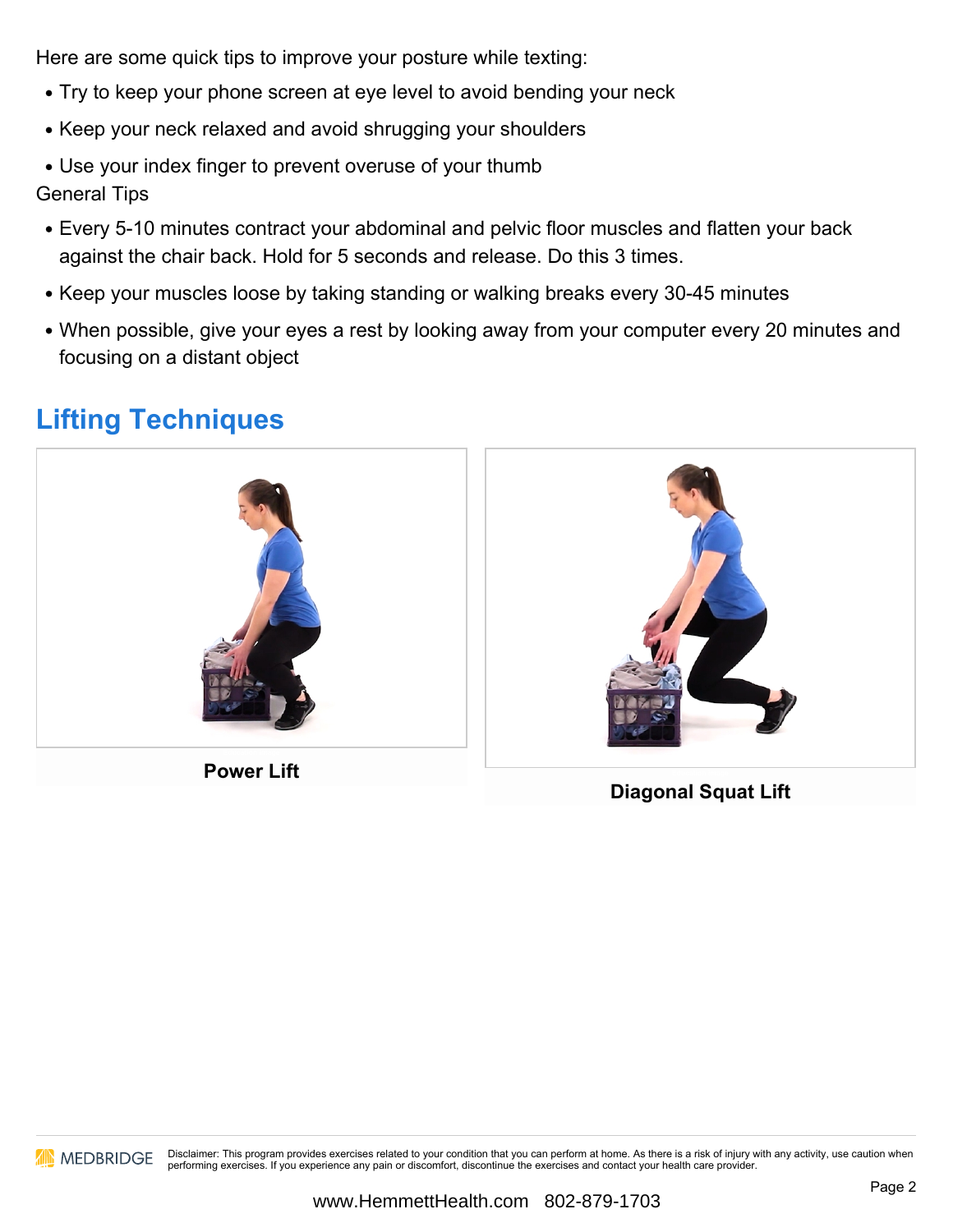

**Golfer's Pick Up**

A power lift is good for lifting heavy objects off the floor. To perform a power lift,

- Position yourself close to the item with your feet about shoulder width apart
- Pull in your belly button to stabilize your spine by tightening your abdominal muscles and squat down by bending your knees
- Pick up the item, keeping it as close to your body as possible
- Make sure you have a firm grip on the item so it does not slip and avoid twisting your trunk when carrying the object.

A diagonal squat lift is good for lifting medium weight objects from the floor or for lifting objects out of awkward spaces. To perform a diagonal squat lift,

- Position yourself close to the item with your feet staggered widely around the item to be lifted
- Pull in your abdominal muscles to stabilize your spine and place one foot ahead of the other in a staggered stance
- Pick up the item, keeping it as close to your body as possible
- Make sure you have a firm grip on the item so it does not slip and avoid twisting your trunk when carrying the object.
- A Golfer's pick-up is ideal for lifting light items from the floor.

- To perform a golfer's pick up,<br>To position yourself close to the item you will be lifting.
- Reach down with your dominant hand while balancing on your opposite leg.
- Gently tighten your belly muscles and keep your back straight as you pick up the item. Avoid twisting your trunk throughout the movement.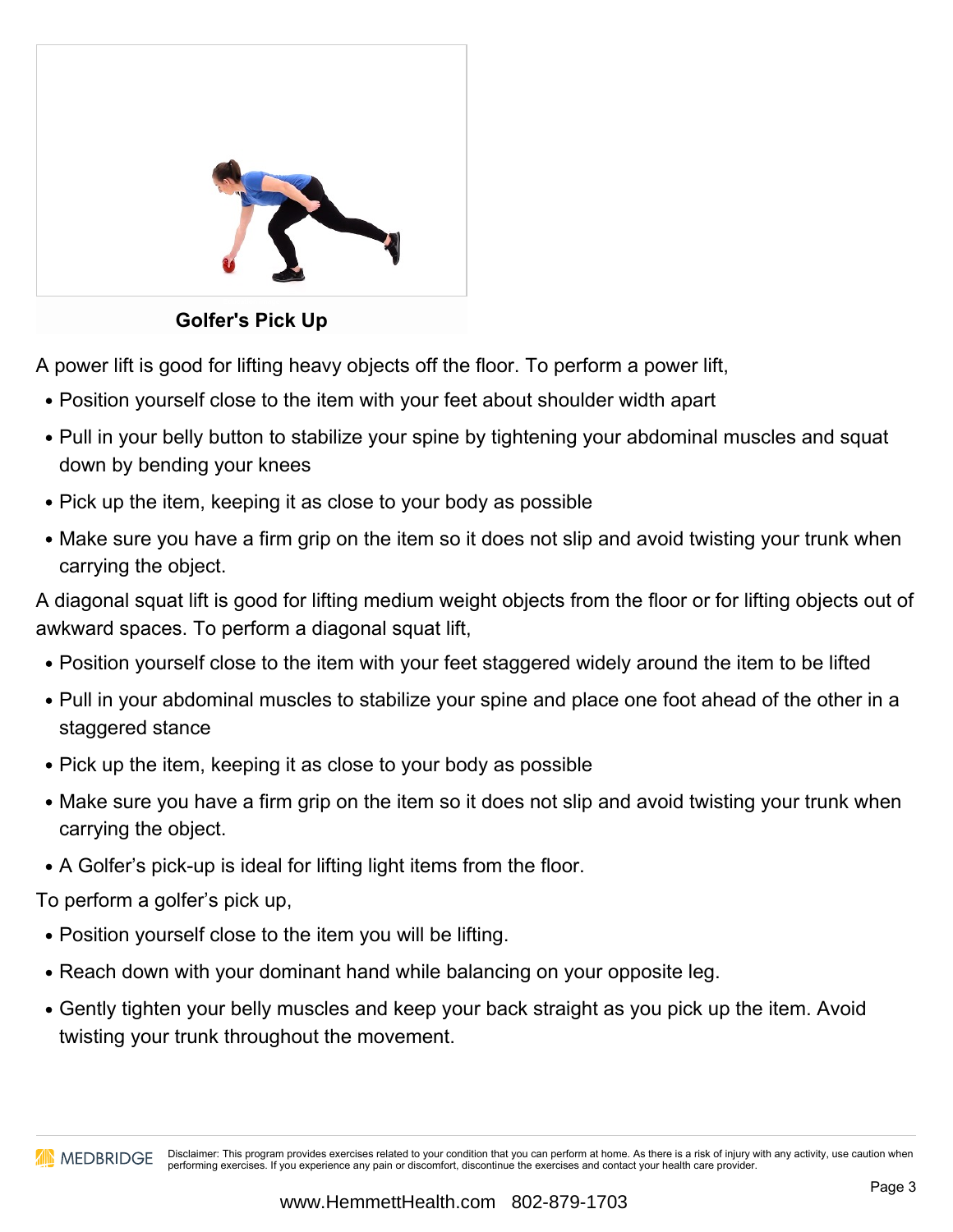## **Sleep Positions**







**Healthy posture for lying on side**

Sleep postures that are uncomfortable or cause pain can keep us from getting the rest we need. Here are some quick tips to help make sleeping restful in any position:

When lying on your back, in needed use a pillow under your thighs and knees to keep your back from arching and 1 pillow under your head to keep your spine in a more comfortable position. May sure the pillow does not push your head forward but instead supports the normal curvature of your neck. You can squish a pillow in the middle and put that firm part under your neck and let is fluff out around the sides of your head to support your neck.

If you lie on your side, use 1-2 king size pillows between your knees from your groin to your lower leg and keep your legs straight. Make sure your hips knees and feet are all straight and hip width. Do not curl your knees up to your chest. This will reduce stress on your hips and lower back.

Avoid sleeping on your stomach, as this can flatten the natural curve of your spine and lead to pain. If you must lie on your stomach, support your spine with pillows under your head, stomach, and legs.

Your pillow should support your neck and help it rest in a healthy and balanced position. You can easily roll a towel at home and place it under your neck and back for support.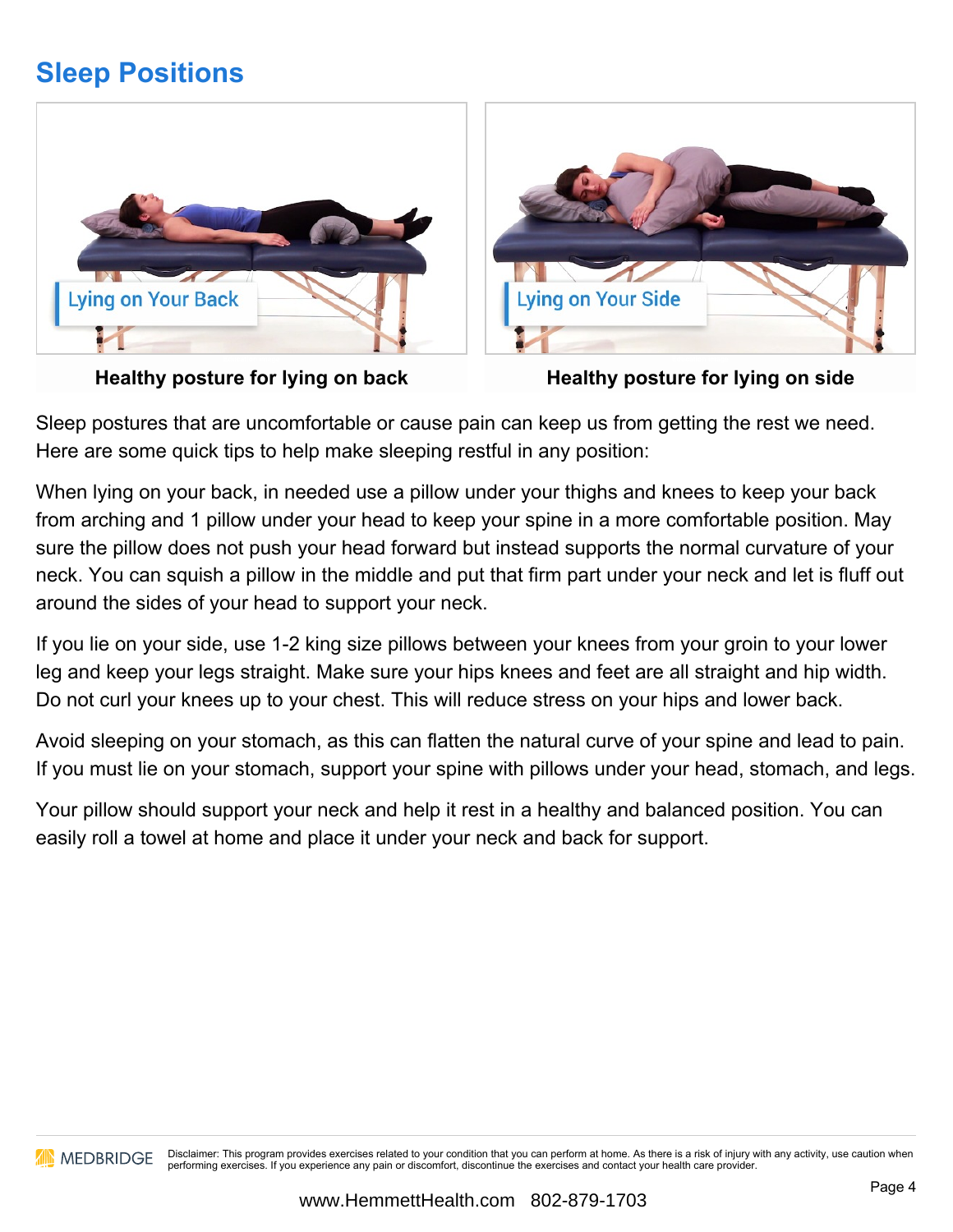# **Household Activities**



Using proper body mechanics is one of the best ways to improve your long-term health. Body mechanics is a term used to describe the way we move as we go about our daily activities.

Here are some quick tips to help make activities like sweeping more healthy and comfortable:

1. Shift your weight from leg to leg when sweeping, vacuuming, mopping, raking, or shoveling. Keep your feet moving when you rotate so that you minimize rotational stress on your back.

2. Tighten your belly muscles to stabilize and keep your spine straight.

3. Allow the twisting and pivoting to occur at your hips, legs and feet, not your spine.

4. Keep the work close to you by moving your body rather than twisting or reaching.Try to keep your elbows close to your sides.

### **Forward Head Posture**





#### **Curves of Spine: Healthy Posture**

**Curves of Spine: Forward Head Posture**

Posture while standing can be described by looking at the curves of the spine. A healthy back has three natural curves: a slight forward curve in the neck called a cervical lordotic curve, a slight

Disclaimer: This program provides exercises related to your condition that you can perform at home. As there is a risk of injury with any activity, use caution when **AN MEDBRIDGE** performing exercises. If you experience any pain or discomfort, discontinue the exercises and contact your health care provider.